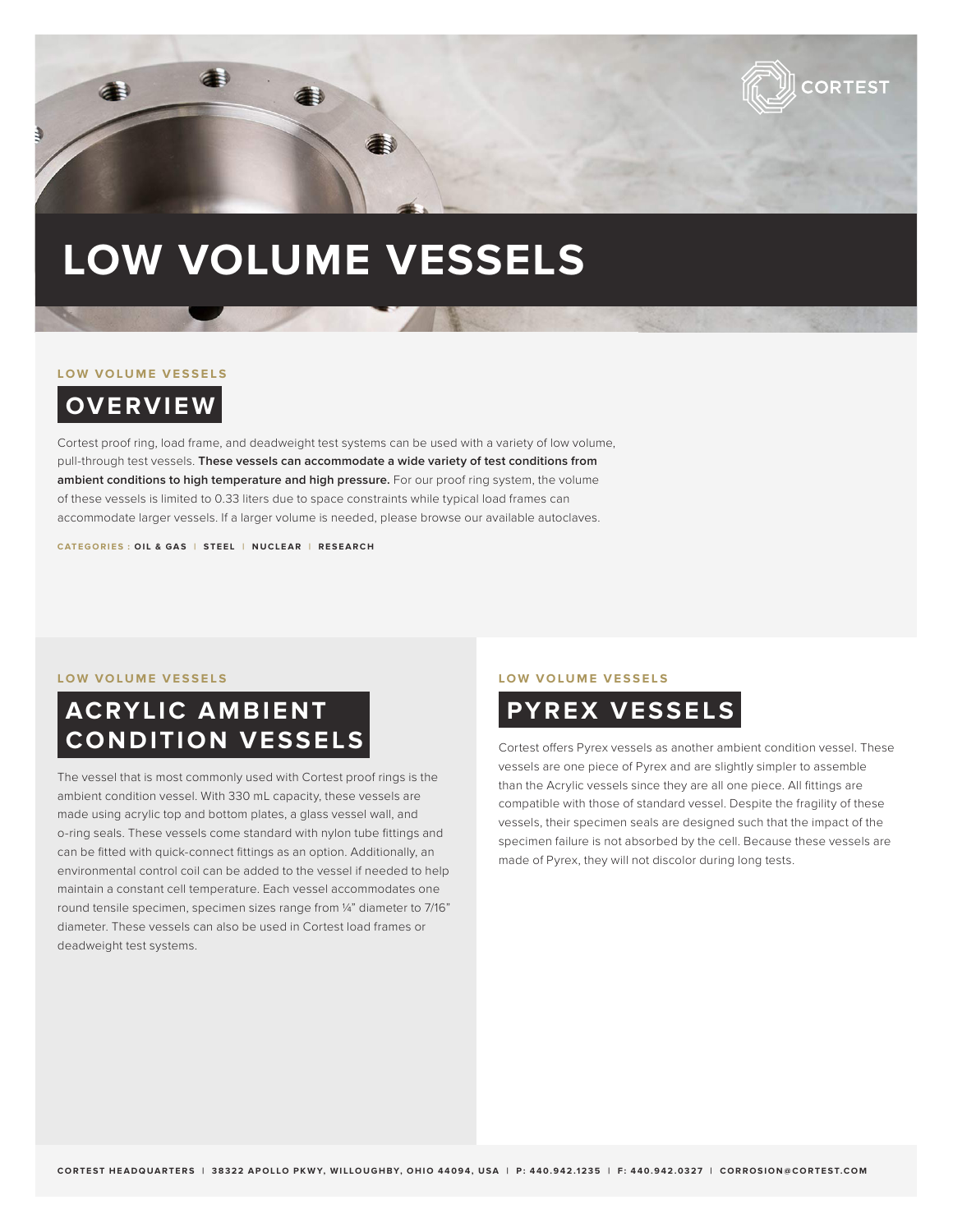

# **LOW VOLUME VESSELS**

## **ELEVATED TEMPERATURE VESSELS**

Our elevated temperature vessels are popular choice amongst customers requiring elevated temperatures at atmospheric pressure. These vessels have a Pyrex glass wall installed between two metal end plates. O-rings provide sealing between the end plates and the test specimen. These 0.25-Liter vessels can handle a maximum temperature of 100°C (212°F) at ambient pressure. These vessels can accommodate the same range of specimen sizes that the standard acrylic vessel does. A thermocouple is included to monitor solution temperature. These vessels can also be used in Cortest load frames or deadweight testers.

### **LOW VOLUME VESSELS LOW VOLUME VESSELS**

## **TEMPRESSURE VESSELS**

For a proof ring vessel that most closely matches the capabilities of our normal autoclave systems, look no further than our tempressure vessels. Available in 316 Stainless Steel, Hastelloy C-276, or Titanium alloys, these vessels are suitable for more extreme testing environments. Valve panels with an analog pressure gauge can be mounted on these vessels with needle valves for gas in, out, and purge. The standard operating conditions of these vessels are temperatures of 220°C (428°F) and pressures of 15.2 MPa (2200 PSI). Depending on the application and installation higher temperature and pressure rated assemblies may be available. For higher temperature and pressure, please browse our available autoclaves.